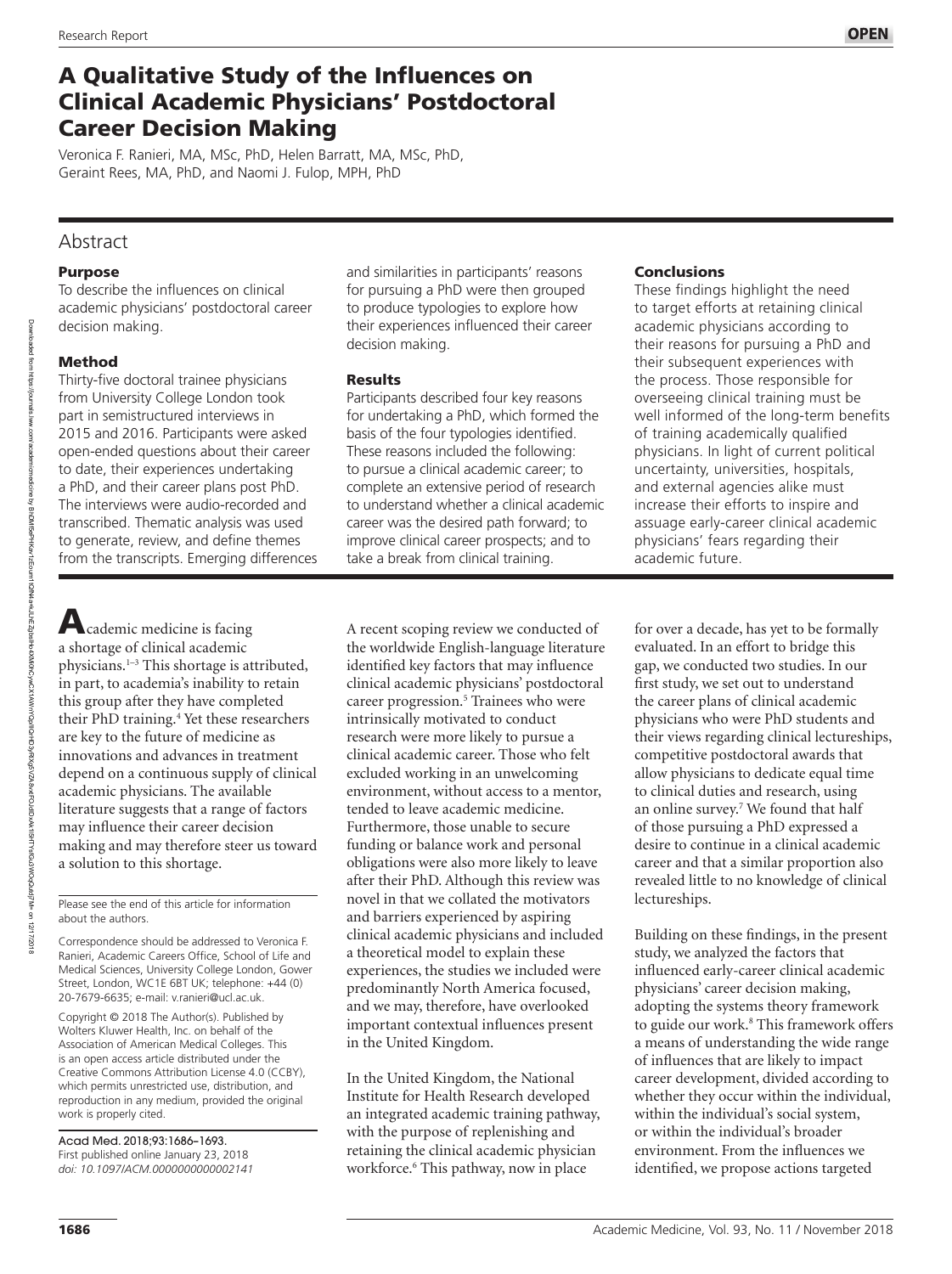at universities, hospitals, and external agencies like funders to improve the support provided to postdoctoral clinical academic physicians.

## Method

## **Study design**

We interviewed early-career clinical academic physician trainees and analyzed the data using a qualitative methodology to extract rich and meaningful narratives of the influences experienced by this group.9 This study was approved by the University College London (UCL) research ethics committee.

### **Participants**

A total of 35 trainees registered to practice in the United Kingdom and enrolled in a PhD program while completing their postgraduate specialty clinical training took part in an interview with a researcher from our team (V.F.R.) between November 2015 and April 2016 (see Figure 1 for recruitment details). These trainees were recruited from UCL, which is home to the United Kingdom's largest group of clinical academic physicians and has a dedicated Academic Careers Office.10 Trainees were identified from a list of current and graduated doctoral students, across all clinical specialties, held by UCL's academic registry. This list included each trainee's date of registration, discipline of study, and, for those who had submitted their thesis, date of thesis submission. Those who had completed their clinical training (defined as being awarded a certificate of completion of training and entering the United Kingdom Specialist Register) prior to or during their PhD work were excluded. Potential participants were invited by e-mail on four occasions to

take part in an interview. Upon agreeing to a time for the interview, participants were provided with an information sheet and asked for informed consent.

#### **Interviews**

Interviews took place at a location that suited the participant, most frequently in an office or a quiet cafe; they lasted approximately 45 minutes and were audio-recorded and transcribed verbatim. The interviewer (V.F.R.) kept field notes during the interviews.

All interviews followed the structure set out in the interview guide, based on the findings of our scoping review as well as on the systems theory framework.<sup>5,8</sup> Participants were asked open-ended questions about their careers to date, their experiences pursuing a PhD, and their career plans post PhD.

### **Data analysis**

We deidentified the interview transcripts and coded them using NVivo 11 (QSR International, Melbourne, Australia). Transcripts were initially divided into two groups, according to whether the participant was currently undergoing or had recently submitted her or his PhD thesis. As the two groups did not reveal starkly different narratives, we rejoined them and instead divided them into typologies according to participants' reasons for pursuing a PhD. We then divided the factors that influenced these reasons according to whether they occurred within the individual (intrapersonal); within the individual's social system (contextual); or within the individual's broader environment or society (uncontrollable), per the systems theory framework (see Figure 2 for a map of the factors).





Our analytic approach combined induction (data-driven generalization) and deduction (theory-driven exploration of hypotheses).<sup>11</sup> This approach complemented the study aim (to describe the influences on clinical academic physicians' postdoctoral career decision making) by allowing the concepts at the core of the theoretical framework to be integral to the process of analysis, while at the same time allowing themes to emerge directly from the data. The transcripts were initially analyzed by one of the researchers (V.F.R.). Two different researchers (N.J.F., H.B.) then coded a sample of the transcripts; disagreements were discussed by the group and consensus was reached. Eight transcripts were shared between the research team who discussed the emerging themes. We adopted Braun and Clarke's<sup>12</sup> model of thematic analysis with a six-phase approach to generate, review, and define themes within the interview transcripts. Noting distinctive similarities or differences in recurrent themes between individuals allowed us to generate typologies. Finally, we checked the study design and reporting for compliance with the Consolidated Criteria for Reporting Qualitative Research checklist.13

## **Results**

In contrast to UCL's overall gender distribution for physicians enrolled in a PhD program, our sample included more men  $(n = 21; 60%)$  than women  $(n = 14; 40\%)$ . Participants included both current doctoral trainees ( $n = 23$ ; 66%) and trainees who had submitted their doctoral thesis during the previous year ( $n = 12$ ; 34%). The stage of clinical training for participants from both of these groups ranged from the beginning of core medical training to the seventh year of subspecialty training (see Table 1). Data saturation may not have been reached in this latter group because of a low response rate in this population. However, when examining participants' narratives by the differences and similarities in their experiences, we found no distinctions between these groups.

From our data analysis, four prominent reasons for undertaking a PhD emerged: (1) to pursue a clinical academic career; (2) to complete an extensive period of research to understand whether a clinical academic career was the desired path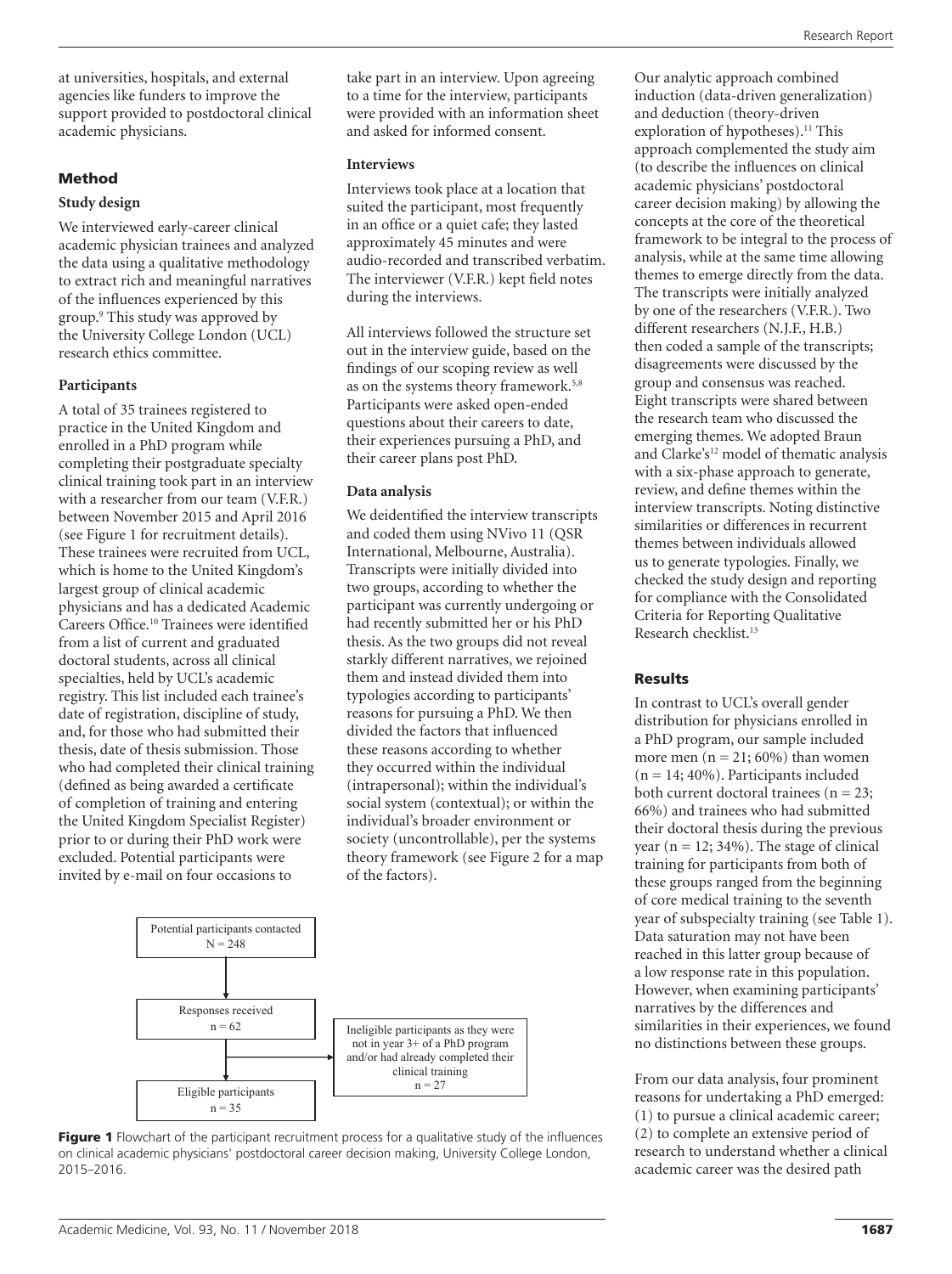forward; (3) to improve clinical career prospects; and (4) to take a break from clinical training. Stemming from these reasons, participants described their motivations for pursuing or not pursuing a position that combined both clinical and academic duties immediately after completing a PhD. We present these reasons and illustrative quotations by intrapersonal, contextual, and uncontrollable influences, as outlined in the systems theory framework (see Tables 2 and 3 for additional quotations and Figure 2 for a map of the influences).8

## **Undertaking a PhD to pursue a clinical academic career**

Our first group included the five participants who exclusively chose to pursue a PhD to embark on a clinical academic career. All of these individuals planned to continue in research, having completed their PhD, because of intrapersonal influences, such as continued enjoyment and interest in their area of research. These participants found academia rewarding because of its ability to provide what clinical medicine no longer could, such as intellectual stimulation, competition, and diversity in their work. A career in clinical academia had the potential to shape these participants into better clinicians, as their ability to understand and conduct high-quality research, which they honed during their PhD training, could inform their clinical practice. Perceived difficulties, common to all trainees, were superseded by personal motivations that influenced this group's decision to stay in academic medicine.

When I was in medical school everything was really amazing and you had many aspirations and the world was your oyster … and then you go into medicine and you realize what the job actually entails and that is the whole ward monkey bit. I think the academic side of things then gives you back the aspiration which is nice … going down the academic route I think for me gives me back the intellectual input that I wanted in the first place. I think without the academic side of things, I would feel a bit stale. (Female, current student)

### **Undertaking a PhD to understand whether an academic career is the desired path forward**

The primarily intrapersonal motivation for pursuing a PhD for those in our second group was to experience academic life and to use such experiences to decide

## Table 1

#### Demographic and Training Characteristics of 35 Clinical Academic Physicians Interviewed for a Study of the Influences on their Postdoctoral Career Decision Making, University College London, 2015–2016

|                |        |                       | <b>Stage of clinical</b>                                       | <b>PhD thesis</b> |
|----------------|--------|-----------------------|----------------------------------------------------------------|-------------------|
| Group          | Gender | <b>Specialty</b>      | training                                                       | status            |
| Group 1        |        |                       |                                                                |                   |
|                | Male   | Cardiology            | Specialty training year 4                                      | Current           |
|                | Female | Surgery               | Specialty training year 3                                      | Current           |
|                | Female | Public health         | Attained certificate of<br>completion of training <sup>a</sup> | Submitted         |
|                | Male   | Respiratory medicine  | Specialty training year 6                                      | Submitted         |
|                | Male   | Surgery               | Attained certificate of<br>completion of training              | Submitted         |
| <b>Group 2</b> |        |                       |                                                                |                   |
|                | Male   | Anesthesiology        | Specialty training year 4                                      | Current           |
|                | Male   | Anesthesiology        | Specialty training year 7                                      | Current           |
|                | Male   | Anesthesiology        | Specialty training year 7                                      | Current           |
|                | Male   | Gastroenterology      | Specialty training year 7                                      | Current           |
|                | Male   | Hematology            | Specialty training year 7                                      | Current           |
|                | Male   | Infectious diseases   | Core medical training                                          | Current           |
|                | Female | Neurology             | Specialty training year 5                                      | Current           |
|                | Male   | Obstetrics-gynecology | Specialty training year 5                                      | Current           |
|                | Male   | Oncology              | Specialty training year 5                                      | Current           |
|                | Male   | Pediatrics            | Specialty training year 6                                      | Current           |
|                | Male   | Anesthesiology        | Specialty training year 3                                      | <br>Submitted     |
|                | Male   | Emergency medicine    | Specialty training year 1                                      | Submitted         |
|                | Female | Neurology             | Core medical training                                          | Submitted         |
|                | Female | Pediatrics            | Specialty training year 5                                      | Submitted         |
|                | Male   | Radiology             | Attained certificate of<br>completion of training              | Submitted         |
| Group 3        |        |                       |                                                                |                   |
|                | Male   | Cardiology            | Specialty training year 6                                      | Current           |
|                | Male   | Neurology             | Specialty training year 3                                      | Current           |
|                | Male   | Neurology             | Specialty training year 5                                      | Current           |
|                | Female | Ophthalmology         | Specialty training year 4                                      | Current           |
|                | Female | Pediatrics            | Specialty training year 3                                      | Current           |
|                | Male   | Pediatrics            | Specialty training year 6                                      | Current           |
|                | Female | Pediatrics            | Specialty training year 6                                      | Current           |
|                | Female | Surgery               | Specialty training year 4                                      | Current           |
|                | Female | Pediatrics            | Specialty training year 7                                      | Submitted<br>.    |
|                | Male   | Respiratory medicine  | Attained certificate of<br>completion of training              | Submitted         |
|                | Female | Surgery               | Specialty training year 3                                      | Submitted         |
| Group 4        |        |                       |                                                                |                   |
|                | Female | Infectious diseases   | Specialty training year 6                                      | Current           |
|                | Female | Rheumatology          | Specialty training year 4                                      | Current           |
|                | Female | Surgery               | Specialty training year 4                                      | Current           |
|                | Male   | Ophthalmology         | Specialty training year 3                                      | Submitted         |

<sup>a</sup>Indicates that the participant has reached consultant status.

whether they wished to pursue a clinical academic career. The desire to pursue a clinical academic position was not uniform in this group of 15 participants. Similar to the first group, 7 of these participants found the intrapersonal values they cherished, which were absent in clinical medicine, in academia.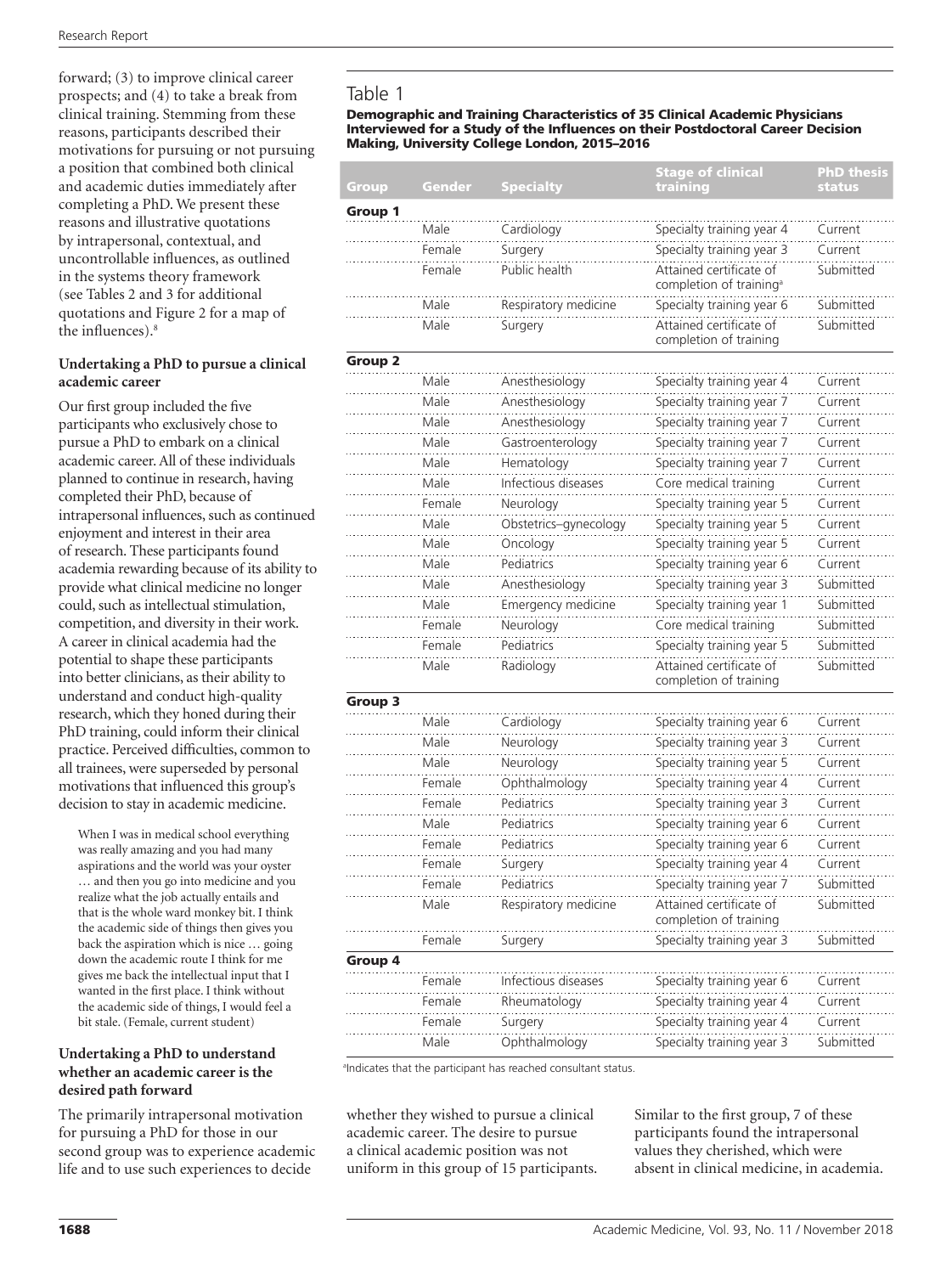## Table 2

#### Quotations Describing the Intrapersonal, Contextual, and Uncontrollable Influences on the Postdoctoral Career Decision Making of 35 Clinical Academic Physicians, University College London, 2015–2016

|                             |                                                                                                                                                                                                                                                                                                                                                                                                                                                                                                                                                                                                                             | Reasons for undertaking a PhD                                                                                                                                                                                                                                                                                                                                                                                                                                                                                                  |                                                                                                                                                                                                                                                                                                                                                                                                                                                                                                                                                                                                                                                                                                                                                                                                                  |                                                                                                                                                                                                                                                                                                                                                                                  |  |  |
|-----------------------------|-----------------------------------------------------------------------------------------------------------------------------------------------------------------------------------------------------------------------------------------------------------------------------------------------------------------------------------------------------------------------------------------------------------------------------------------------------------------------------------------------------------------------------------------------------------------------------------------------------------------------------|--------------------------------------------------------------------------------------------------------------------------------------------------------------------------------------------------------------------------------------------------------------------------------------------------------------------------------------------------------------------------------------------------------------------------------------------------------------------------------------------------------------------------------|------------------------------------------------------------------------------------------------------------------------------------------------------------------------------------------------------------------------------------------------------------------------------------------------------------------------------------------------------------------------------------------------------------------------------------------------------------------------------------------------------------------------------------------------------------------------------------------------------------------------------------------------------------------------------------------------------------------------------------------------------------------------------------------------------------------|----------------------------------------------------------------------------------------------------------------------------------------------------------------------------------------------------------------------------------------------------------------------------------------------------------------------------------------------------------------------------------|--|--|
| <b>Type of</b><br>influence | To pursue a clinical<br>academic career                                                                                                                                                                                                                                                                                                                                                                                                                                                                                                                                                                                     | <b>To understand whether</b><br>an academic career<br>is the desired path<br>forward                                                                                                                                                                                                                                                                                                                                                                                                                                           | <b>To improve clinical</b><br>career prospects                                                                                                                                                                                                                                                                                                                                                                                                                                                                                                                                                                                                                                                                                                                                                                   | To take a break from<br>clinical training                                                                                                                                                                                                                                                                                                                                        |  |  |
| Intrapersonal               | Having the best of both, you<br>know, a bit of patient time,<br>that's, you know, it's kind of<br>frenetic and busy, and then<br>a bit of time where you can<br>really plan things properly<br>and think about the real<br>fundamentals of science that<br>inform your clinical practice,<br>I think it's just, gives you the<br>best of both.<br>(Male, current student)                                                                                                                                                                                                                                                   | I would be quite sorry not<br>to take the research project<br>further. I would personally<br>feel very unwilling to hand<br>over to someone else. I'd still<br>want some ownership in it<br>I think.<br>(Male, current student)<br>I think there's lots more very<br>important areas that are yet<br>to be addressed.<br>(Male, current student)                                                                                                                                                                               | Do you know what? I<br>actually really, really love<br>research. I kind of fell in love<br>with research and I must<br>admit it.<br>(Female, doctoral graduate)                                                                                                                                                                                                                                                                                                                                                                                                                                                                                                                                                                                                                                                  | It's really hard to be honest,<br>much harder than I thought it<br>would be. I thought, oh you<br>know, I work four days a week<br>now, so I have one day at<br>home with her, but then I end<br>up working at the weekends,<br>to try and make up for the time<br>that I've lost during the week.<br>(Female, current student)                                                  |  |  |
| Contextual                  | I am still struggling to find<br>a mentor. I think probably<br>a female academic surgeon<br>would be a good person but<br>I just haven't been able to<br>find that sort of person.<br>(Female, current student)                                                                                                                                                                                                                                                                                                                                                                                                             | There was never any obvious<br>person I could speak to<br>because  surgeons tend<br>to see academic research<br>slightly differently from<br>other academics but don't<br>really rate their opinions<br>about things. Surgeons,<br>that are not academics, hate<br>academic surgeon[s].<br>(Female, current student)<br>I felt like a second-class<br>citizen in the lab due to my<br>lower level of knowledge and<br>skill compared to scientists<br>and yet we were paid more<br>than scientists.<br>(Male, current student) | Clinical medicine's becoming<br>brutal. So if you're doing<br>100% clinical medicine, I<br>think it'll be really tough<br>There doesn't seem to be<br>any real guidance to speak<br>of, if you're keen on carrying<br>on. They're relying on you to<br>be keen enough to just keep<br>batting away at whatever<br>avenue that is. If you wanna<br>get more people doing<br>it, you should probably<br>give them a bit more help.<br>There's a difference between<br>being competitive and just<br>being obstructive.<br>(Male, doctoral graduate)                                                                                                                                                                                                                                                                |                                                                                                                                                                                                                                                                                                                                                                                  |  |  |
| Uncontrollable              | We'll get even less training<br>and you will also get paid<br>less. But it was just the lack<br>of people having any form<br>of respect for you (laughs)<br>and just a bit frustrated<br>about the lack of respect<br>for doctors in general<br>and the fact that I don't,<br>I don't really see how I'd<br>see my children if I was<br>then working more out of<br>hours, or get the training<br>that I require in an academic<br>surgical setting. You are not<br>going to get that much in a<br>full-time clinical job, how are<br>you going to get it in a split<br>academic surgical job?<br>(Female, current student) | If you want to get funding<br>you need to produce lots<br>of high-quality and high-<br>index-factor things. That<br>is almost impossible to do<br>in the frequency that the<br>university wants you to do if<br>you're also doing a fair bit of<br>clinical work. I only know of<br>one person doing it and she<br>burnt out a few months ago<br>and had to take time off for<br>exhaustion. It is just physically<br>impossible nowadays.<br>(Male, current student)                                                          | I'm quite worried about the<br>new junior doctor contract<br>which strongly favors people<br>who want to choose an<br>academic career early on,<br>so people who do what<br>I've done and stepped<br>out later on will have no<br>acknowledgment of the<br>time that they've spent in<br>research. It will penalize<br>women, because they're<br>not going to be entitled to<br>the academic supplement<br>that you get to your salary<br>for taking time out to do<br>research. If you take time off<br>to have a child then you're<br>not going to benefit from<br>the increased salary. So it's<br>a sort of a double whammy<br>if you want to be a female<br>academic researcher then<br>you will find that your salary<br>will be basically frozen in<br>time for several years.<br>(Male, current student) | I think if you were able to go<br>back to the university style of<br>things where you know 20<br>years ago, you may well find<br>you'd get better academic<br>results, (a) there's security, and<br>(b) you don't have to produce<br>positive events and your<br>decision making as to what to<br>investigate is purely because of<br>the research.<br>(Male, doctoral graduate) |  |  |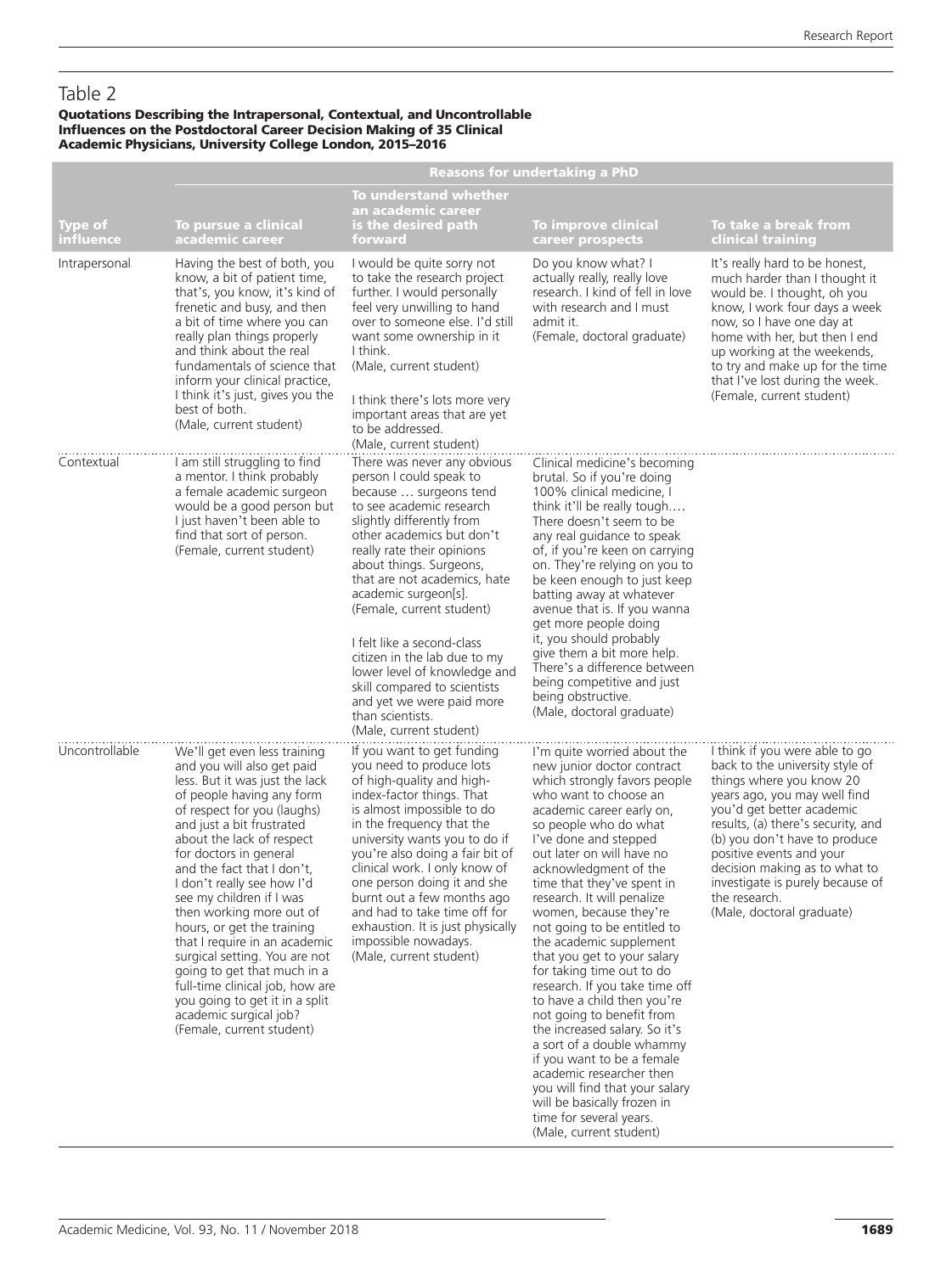## Table 3

#### Quotations Describing the Intrapersonal, Contextual, and Uncontrollable Influences on the Postdoctoral Career Decision Making of Physicians Who Wish to Pursue a Clinical Academic Career Compared With Those Who Do Not, University College London, 2015–2016

| <b>Type of</b><br><b>influence</b> | I wish to pursue a clinical academic career after<br>the completion of my PhD                                                                                                                                                                                                                                                                                                                                                                                                                                                                                                                                                                                                                                                                                          | I do not wish to pursue a clinical academic career<br>after the completion of my PhD                                                                                                                                                                                                                                                                                                                                                             |
|------------------------------------|------------------------------------------------------------------------------------------------------------------------------------------------------------------------------------------------------------------------------------------------------------------------------------------------------------------------------------------------------------------------------------------------------------------------------------------------------------------------------------------------------------------------------------------------------------------------------------------------------------------------------------------------------------------------------------------------------------------------------------------------------------------------|--------------------------------------------------------------------------------------------------------------------------------------------------------------------------------------------------------------------------------------------------------------------------------------------------------------------------------------------------------------------------------------------------------------------------------------------------|
| Intrapersonal                      | I would be quite sorry not to take the research project<br>further. I would personally feel very unwilling to hand over to<br>someone else. I'd still want some ownership in it I think.<br>(Male, current student)                                                                                                                                                                                                                                                                                                                                                                                                                                                                                                                                                    | It's already a specialty where there's a massive burnout rate<br>and I just thought it's bad enough for a man with a fully<br>supportive home life, not doing academic research, I cannot<br>see how I'm going to survive until 65 doing that kind of work.<br>(Female, current student)                                                                                                                                                         |
| Contextual                         | I can't imagine if my husband and I go on to have future<br>children, I can't imagine where in a full-time job that I<br>currently do where there's any give to make that part-time,<br>because that will only impact even more on how do you<br>remain competitive.<br>(Female, doctoral graduate)                                                                                                                                                                                                                                                                                                                                                                                                                                                                    | You need a mentor. Someone who is taking active interest not<br>only in trying to get results for the benefit of science or the<br>benefit of the lab, someone who wants to nurture you.<br>(Male, doctoral graduate)                                                                                                                                                                                                                            |
|                                    | I can't see a mentor who I know who can do that and have<br>a family life. Most of the people I look towards and get to<br>know on the basis that I'm like great here's the perfect<br>person and then you actually realize that they don't get to<br>have all of those things.<br>(Female, doctoral graduate)                                                                                                                                                                                                                                                                                                                                                                                                                                                         |                                                                                                                                                                                                                                                                                                                                                                                                                                                  |
| Uncontrollable                     | The thing I don't like about academia is the uncertainty.<br>Well certainly at this stage, this constant need to be finding<br>more funds and just feeling like you can never properly<br>concentrate on the thing that you're currently being funded<br>to do because you need to be thinking about what fund you<br>have when the thing runs out.<br>(Female, doctoral graduate)                                                                                                                                                                                                                                                                                                                                                                                     | It would have been useful to do that much earlier in the play<br>but all of the ACFs in anesthesia all start from ST3 which is a<br>bit later than other programs which means that I'm finishing<br>my PhD clearly not able to take up a clinical lecturer position<br>because there's basically no training left. So it's sort of a<br>missed opportunity.<br>(Male, current student)                                                           |
|                                    | I'm quite worried about the new junior doctor contract<br>which strongly favors people who want to choose an<br>academic career early on, so people who do what I've done<br>and stepped out later on will have no acknowledgment<br>of the time that they've spent in research. It will penalize<br>women, because they're not going to be entitled to the<br>academic supplement that you get to your salary for taking<br>time out to do research. If you take time off to have a<br>child then you're not going to benefit from the increased<br>salary. So it's a sort of a double whammy if you want to be<br>a female academic researcher then you will find that your<br>salary will be basically frozen in time for several years.<br>(Male, current student) | If you want to get funding you need to produce lots of high-<br>quality and high-index-factor things. That is almost impossible<br>to do in the frequency that the university wants you to do if<br>you're also doing a fair bit of clinical work. I only know of one<br>person doing it and she burnt out a few months ago and had<br>to take time off for exhaustion. It is just physically impossible<br>nowadays.<br>(Male, current student) |

Identifying an area for improvement in research or clinical practice spurred these participants to continue in academia. Conversely, those who decided not to pursue a clinical academic career after their PhD expressed either a loss of interest in academia or a change in life priorities. A desire to complete clinical training was often fueled by a contextual need to prioritize either time spent with children or the wish to start a family. Embarking on an academic career was viewed as financially impractical to those starting a family, particularly in London.

Life in London isn't that easy with a young family and particularly not starting out down the academic route where you basically take a bit of a pay hit because of the nature of academic jobs. (Male, current student)

## **Undertaking a PhD to improve clinical career prospects**

Our third group of 11 participants revealed that their motivation for pursuing a PhD was a contextual need to bolster their curricula vitae in preparation for interviews for a clinical consultant position or entry into subspecialty training. For most of these participants, their decision to stay in clinical academia was motivated by a newfound interest in research, and they viewed a fulltime clinical career as an unviable option. In contrast, the desire of 3 participants to discontinue a clinical academic career was based on an intrapersonal need to not be as actively involved in research. These individuals expressed feeling burned out because of seemingly ceaseless, competing clinical and academic commitments.

Feeling clinically "deskilled" (as they lost skills they once possessed with time spent out of the clinic), fed up, and too "old" to be a clinical trainee motivated other participants to return to the clinic fulltime. This decision was also fueled by a contextual desire for job and financial security that was not dependent on outputs such as publications, as well as an intrapersonal perception that postdoctoral funding would be more easily attainable once one was fully clinically qualified.

What I've had over the last five, six years is every night there's something different I could be doing on my laptop. I could be writing this. I could be writing that … there's always the pressure and it's not right. I haven't got anymore give at the moment. At the moment, I'm just burnt out. I don't want to do any more. (Female, doctoral graduate)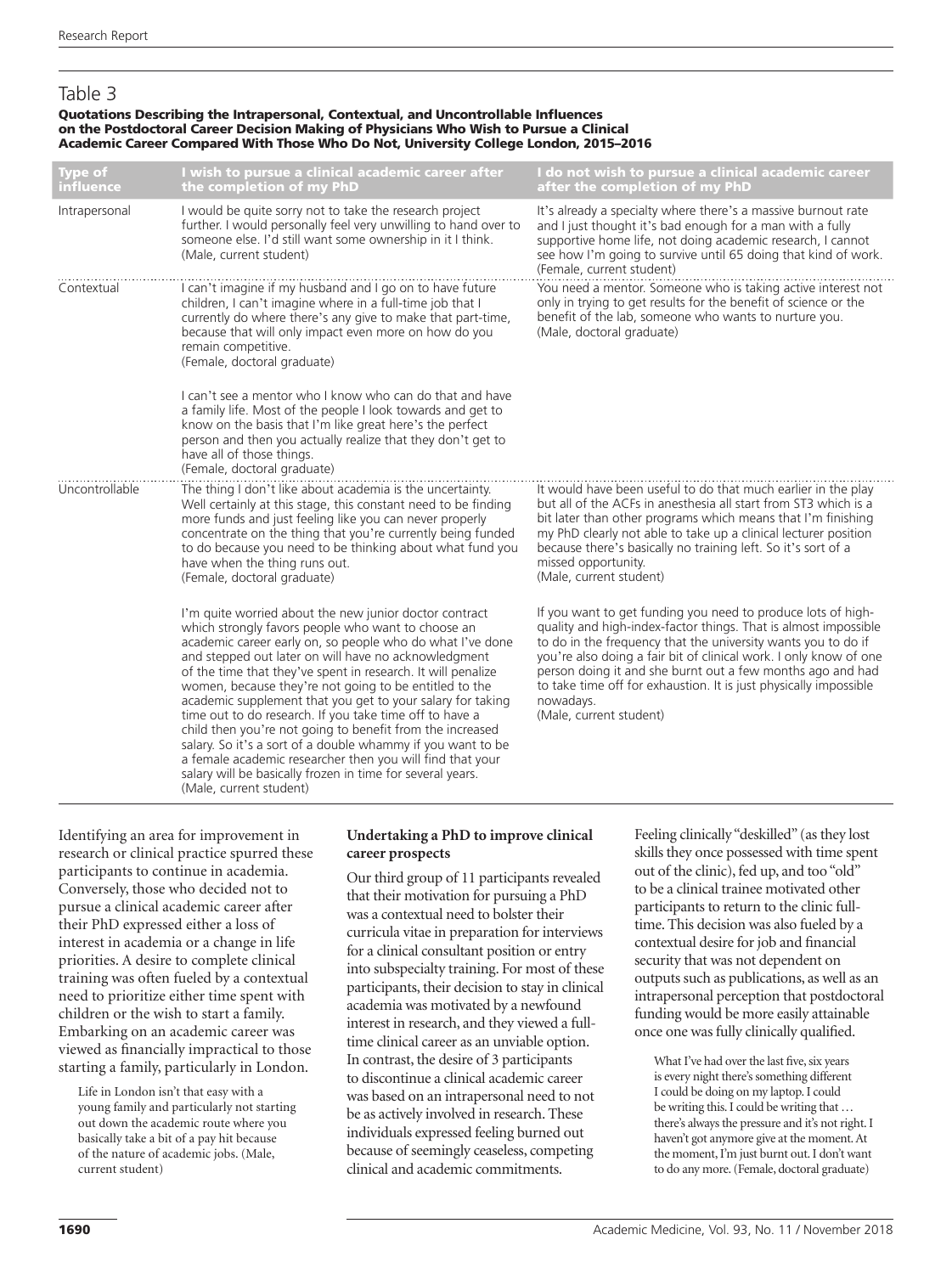

Figure 2 The intrapersonal, contextual, and uncontrollable influences on the postdoctoral career decision making of clinical academic physicians, University College London, 2015–2016, according to the systems theory framework.

## **Undertaking a PhD to take a break from clinical training**

The primary motivator for pursuing a PhD for the four participants in our fourth group was to take a break from clinical medicine. To some, this break represented a much-needed pause from the exhausting obligations of clinical medicine. For others, however, it was an opportunity to experience something different from their usual clinical routine. Two participants, who decided to remain in clinical academia, expressed a desire to learn and understand more about their field. Furthermore, their distress over limited resources and an inability to provide thorough patient care within the National Health Service inhibited them from returning to fulltime clinical work. Those who planned to return to clinical work recounted difficulty adapting from having senior status in the hospital to being an inexperienced researcher. Feeling unable to switch off and balance work with family commitments overwhelmed one participant's coping mechanisms. While

academia provided this participant with the flexibility to schedule her work around her family obligations, she expressed a lack of interest in pursuing grants and publications. Missing patient contact and having a strong desire to return to a familiar setting informed her decision to leave clinical academia.

It was like my solace that I'd go back to do, I'd do a clinic a fortnight, and I'd really look forward to doing it, because it's somewhere where I felt comfortable and I felt at home, away from this weird science world that I didn't understand. (Female, current student)

## **Other influences for pursuing a clinical academic career**

In addition to the reasons described above, we identified a set of universal contextual influences across groups. For instance, participants noted difficulty accessing information and guidance on training pathways and uncertainty about how to progress in a clinical academic career, particularly if they were ineligible for the integrated academic training pathway.

Furthermore, obtaining funding was a significant uncontrollable concern for all participants in this study and in our quantitative assessment.7 Securing funding was viewed as an increasingly competitive process, and participants spoke of a need for funding to bridge the gap between the end of their PhD training and the next stage of their career. This concern applied predominantly to those who both were ineligible to proceed to the next stage of postdoctoral funding, known in the United Kingdom as the academic clinical lectureship which offers substantial protected research time, and were not yet qualified for a more senior fellowship, known as an intermediate fellowship. Being unable to secure this funding or to receive genuine investment from a mentor, supervisor, or role model who could highlight future opportunities was viewed by participants as another substantial barrier to a clinical academic career.

Supervisors and peers were revered when they were supportive and actively interested in participants' personal lives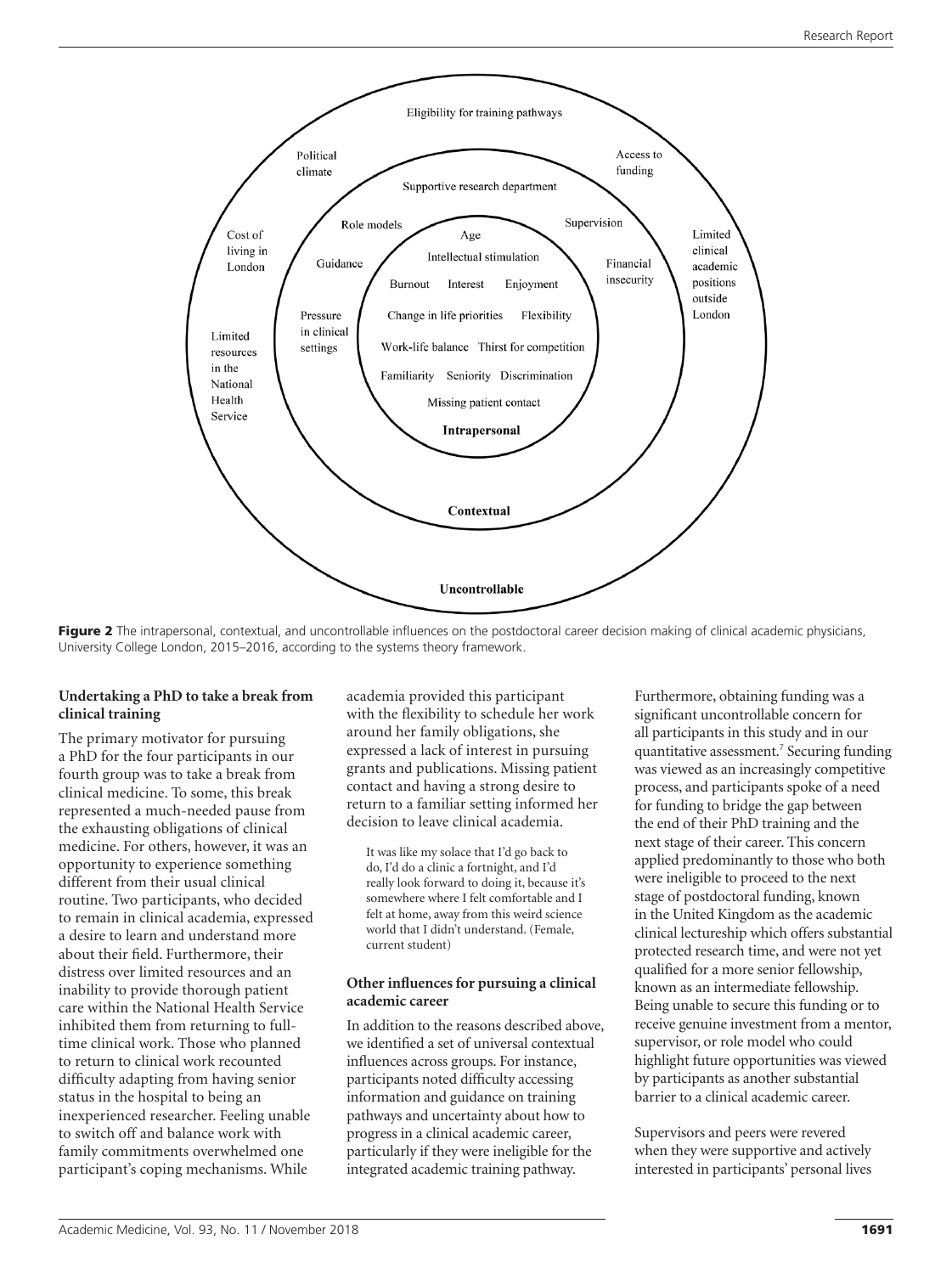and career plans. Research departments were also viewed positively when they allowed for flexibility around time management to help support participants with child-rearing obligations. In contrast, female surgical trainees' accounts revealed a different picture. They described genderbased discrimination centered on abusive comments regarding maternity and supervisors' preferential treatment of male colleagues. Lastly, many participants (not just female surgical trainees) voiced their fears that the new junior doctor contract in the United Kingdom may financially penalize both female clinicians and those interested in pursuing an academic career, due to potential increases in working hours accompanied by a reduction in outof-hours pay.14

## **Discussion**

## **Key findings**

Trainees described four key reasons for pursuing a PhD: (1) to pursue a clinical academic career; (2) to complete an extensive period of research to understand whether a clinical academic career was the desired path forward; (3) to improve clinical career prospects; and (4) to take a break from clinical training. Those who aspired to a clinical academic career prior to pursuing a PhD continued to do so as they neared completion of their degree. Sensing that the academic workplace shared their values, receiving support from a family member who was also a physician, and maintaining an interest in research all acted as buffers to the difficulties trainees perceived in locating funding and a role model.

In contrast, more than half of those trainees who entered a PhD program to understand whether they wanted to pursue a clinical academic career subsequently chose not to do so. These trainees expressed a loss of interest in research; a shift in life priorities such as child rearing and financial stability; and an anticipated absence of support in the future, whether monetary or supervisory. The majority of those who initially embarked on their PhD to improve their clinical career prospects chose to pursue a postdoctoral clinical academic career. This decision was based on a newfound interest in research and on a declining interest in a solely clinical career, given increasingly strict regulations and the new proposed junior doctor contracts that call for an

increase in "standard" working hours and for basic, rather than out-of-hours, pay.

For a small group of trainees, a PhD represented a pause from the obligations of clinical medicine and an opportunity to experience something different from their usual clinical routine. Trainees who decided to remain in clinical academia overcame significant difficulties during their PhD that strengthened their desire to learn and understand more about their field. Nevertheless, the only two trainees in this group who planned to leave academia continued to have overwhelming parental obligations and were motivated by a strong desire to return to a more controllable setting where they felt they belonged.

## **Comparison to previous research**

Our study is the first to analyze the intrapersonal, contextual, and uncontrollable factors that influenced the career decision making of earlycareer clinical academic physicians in the United Kingdom around the time of their PhD completion as well as how those factors might be interrelated. In the absence of other published studies from the United Kingdom examining career decision making using a comparable cohort, we noted similarities in the types of influences described previously by our North American counterparts.5

However, prior to defining these similarities, there are substantial differences in clinical training between the medical training system in the United Kingdom and that in North America that have implications for this discussion. In the United States, for example, residency refers to the period of medical training completed after a graduate-level medical degree; it can last three to five years depending on specialty choice. In the United Kingdom, however, following completion of an undergraduate-level medical degree, physicians undergo a more extensive period of postgraduate clinical training. This training begins with a two-year foundation program followed by three to eight years of specialist training. It is in this latter stage that physicians are typically encouraged to enter academic training. In the United Kingdom, embarking on a PhD is the most common entry point into a clinical academic career, with many trainees also using their PhD as a way to distinguish themselves from their colleagues in their clinical career advancement.

The issues around the availability of funding and mentorship we identified were also identified in previous North American studies. Difficulties balancing work and family obligations and gender discrimination also appeared in the North American literature. However, missing from previous accounts but included in ours were an understanding of the different influences that may affect career decision making and how these may be interrelated as well as a recognition of the intrapersonal and political influences that play a central part in such career decisions. Additionally, in comparison with the findings from our earlier quantitative study, a greater proportion of trainees expressed a desire to pursue a clinical academic career, and nearly all trainees were familiar with a clinical lectureship, though fewer aspired to one.

## **Strengths and limitations**

Our study is the first to describe these influences using a theoretical framework. The systems theory framework provided us with a structure to understand these factors and how they may be interrelated. Additionally, classifying distinct groups of participants, according to their reasons for pursuing a PhD, enabled us to recommend interventions (see below). Another strength is our data analysis. The transcripts were initially analyzed by one of the researchers. A sample of these were then coded separately by two different researchers and, in the event of disagreements, discussed as a group.

Although our study included a wide representation of both medical and surgical specialties, our sample was composed of mostly male trainees, from one university, who self-selected to participate. Therefore, it is possible that participants' responses may have reflected a biased characteristic prevalent in these trainees or exaggerated the strength of a particular influence. Nevertheless, trainees described both positive and negative experiences pursuing a PhD, with many desiring a clinical academic career afterward. Finally, participants did not review the themes prior to our submission of this article; however, they will be invited to provide feedback on the findings.

## **Recommendations and directions for future research**

Our study highlighted a need to target efforts at retaining clinical academic